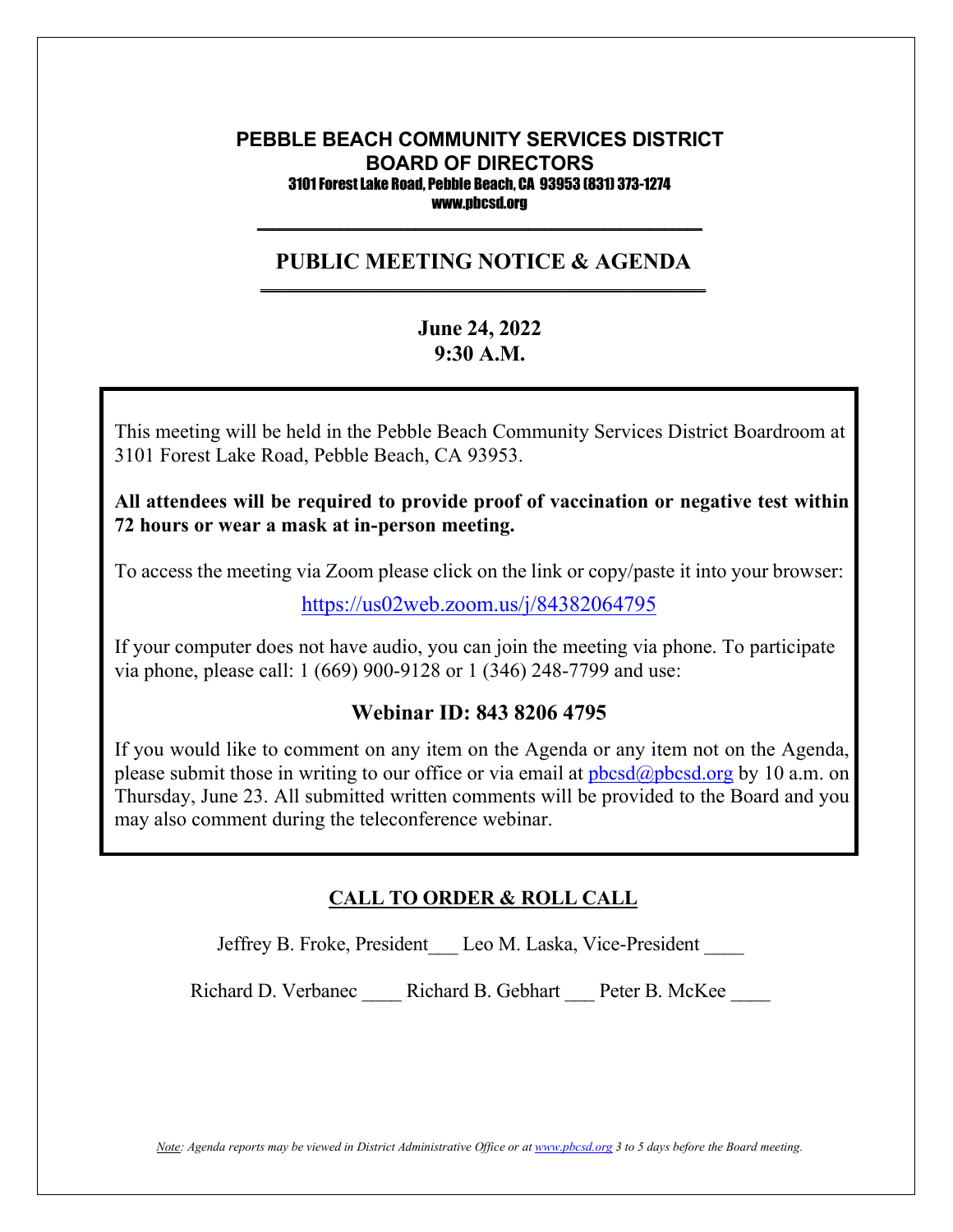# **APPEARANCES, ORDER OF BUSINESS & ANNOUNCEMENTS**

- 1. *Appearances: Anyone may address the Board on matters under the Board's purview. Comments on listed matters are in order when the Board is considering them. An unlisted matter may be heard but the Board can take no action on it until the matter is scheduled for a future agenda, unless immediate action is required or there is an emergency.*
- 2. *Agenda Changes: Anyone may ask the Board to consider changing the order of a listed matter unless it is a timed public hearing.*

# **MINUTES & FINANCIAL MATTERS**

- 3. Approve *[Minutes](https://pbcsd.org/wp-content/uploads/2022/06/03.-PBCSD-Draft-minutes-for-May-27-2022-Board-Meeting.pdf)* of Regular Board meeting held on May 27, 2022.
- 4. Receive *[Statement of Receipts and Disbursements](https://pbcsd.org/wp-content/uploads/2022/06/04.-Statement-of-Receipts-Disbursements-for-May-2022.pdf)* for May 2022.
- 5. Approve *[Check Register](https://pbcsd.org/wp-content/uploads/2022/06/05.-Check-Register-for-May-2022.pdf)* for May 2022.

## **TIMED BUSINESS - 9:40 A.M. CONCURRENT PUBLIC HEARINGS:**

# **FY 2022-23 [PBCSD FINAL BUDGET AND SERVICE FEES](https://pbcsd.org/wp-content/uploads/2022/06/06-FY-2021-22-PBCSD-Final-Budget-Services-Fees.pdf)**

- 6. *Public Hearing* to consider comments, protests and/or requests for clarification regarding adoption of service charges and Final Budget for Fiscal Year 2022-23 (7/1/22 through 6/30/23).
	- A. Adopt *Resolution No. 22-11* approving Fiscal Year (FY) 2022-23 service charges and special tax for:
		- **Garbage and Refuse Collection and Disposal Services**: The rate for garbage service is proposed to increase by 8.5% for basic residential from \$28.50 per month to \$30.90 per month.
		- **Wastewater Treatment & Disposal Services**: The rate for sewer service is proposed to increase by 9.0% for residential from \$26.70 per month to \$29.10 per month.
		- **Fire Protection Services**: No change is proposed in the residential assessment of \$51.20 per year and vacant lot assessment of \$25.60 per year.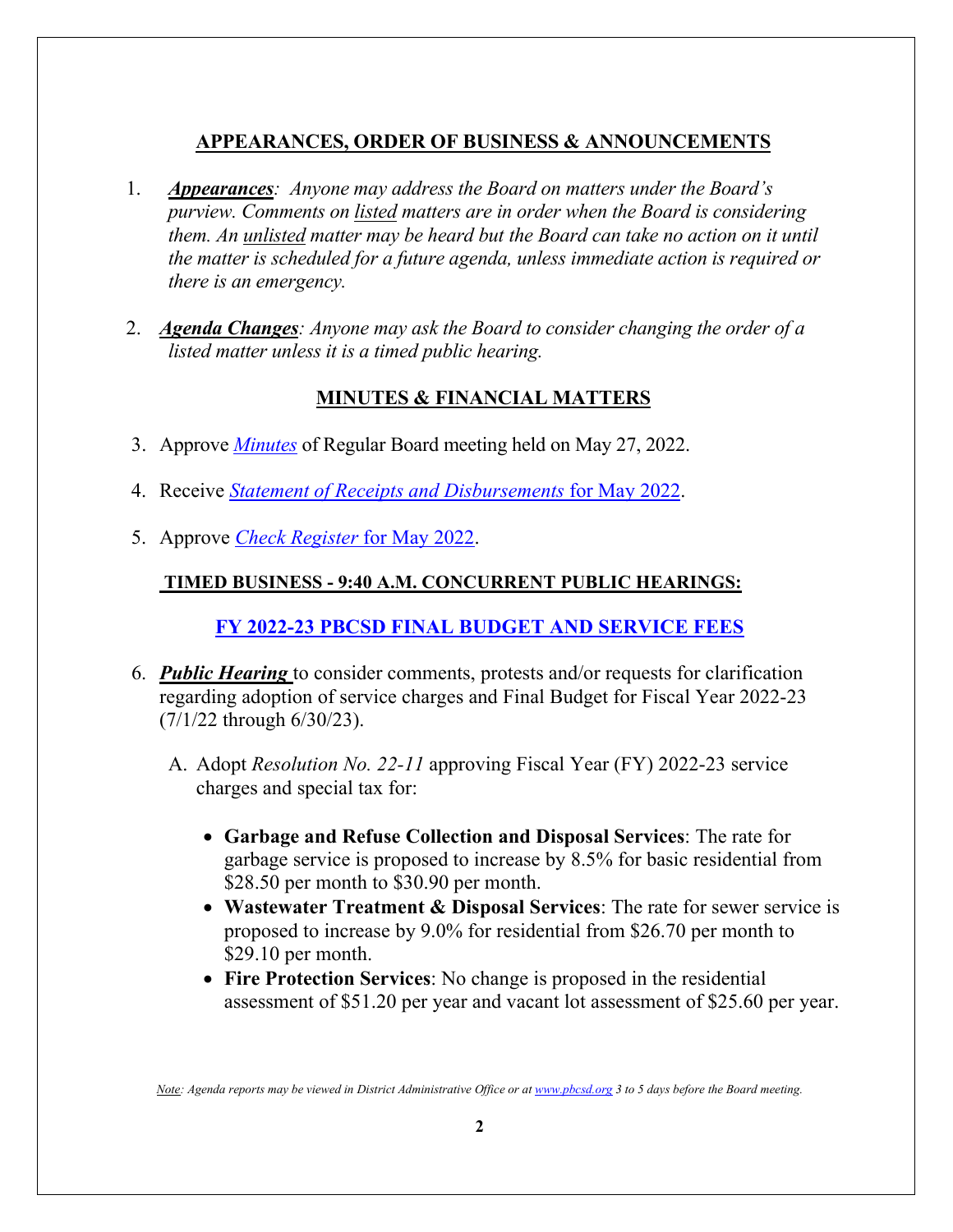- B. Adopt *Resolution No. 22-12* certifying compliance with state law for levying of general and special taxes, assessments and property-related fees and charges.
- C. Adopt *Resolution No. 22-13* approving Final Budget for FY 2022-23.
- D. Adopt *Resolution No. 22-14* approving positions, classifications and pay schedule for FY 2022-23.
- E. Adopt *Resolution No. 22-15* adopting the Appropriation Limit for FY 2022-23.
- F. Adopt *Resolution No. 22-16* approving Sewer Connection Fee for FY 2022-23.

### **FIRE DEPARTMENT**

- 7. Receive [Fire Chief's monthly report](https://pbcsd.org/wp-content/uploads/2022/06/07.-Fire-Chiefs-Monthly-Report.pdf) of Fire Department operations, training and fire prevention.
- 8. Adopt *[Resolution No. 22-17](https://pbcsd.org/wp-content/uploads/2022/06/08.-RES-22-17-Chief-DiTullio-Jr.-Retirement-Commendation.pdf)* citing meritorious service and expressing appreciation to Reno DiTullio, Jr., upon his retirement from CalFire.

## **MAINTENANCE, ENGINEERING & CONSTRUCTION**

- 9. Receive monthly utilities [operations and maintenance report](https://pbcsd.org/wp-content/uploads/2022/06/09.-Operations-Maintenance-Report.pdf) for wastewater collection, treatment and disposal and recycled water distribution systems.
- 10.Receive status report regarding active PBCSD [capital improvement projects.](https://pbcsd.org/wp-content/uploads/2022/06/10.-Capital-Improvement-Projects-Report.pdf)
- 11.Approve [increase in engineering budget for Pump Station P-1 \(Cypress Point\) and](https://pbcsd.org/wp-content/uploads/2022/06/11.-Amendment-to-Pump-Station-P-1-and-P-2-Rehabilitation-Project.pdf)  [P-2 \(Fan Shell Beach\) project.](https://pbcsd.org/wp-content/uploads/2022/06/11.-Amendment-to-Pump-Station-P-1-and-P-2-Rehabilitation-Project.pdf)
- 12.Receive Carmel Area Wastewater District (CAWD) reports and information concerning matters of mutual interest to PBCSD and CAWD:
	- A. Assign Director Froke to attend CAWD Board of Directors meeting on Thursday, June 30, 2022.
	- B. Assign Director McKee to attend CAWD Board of Directors meeting on Thursday, July 28, 2022.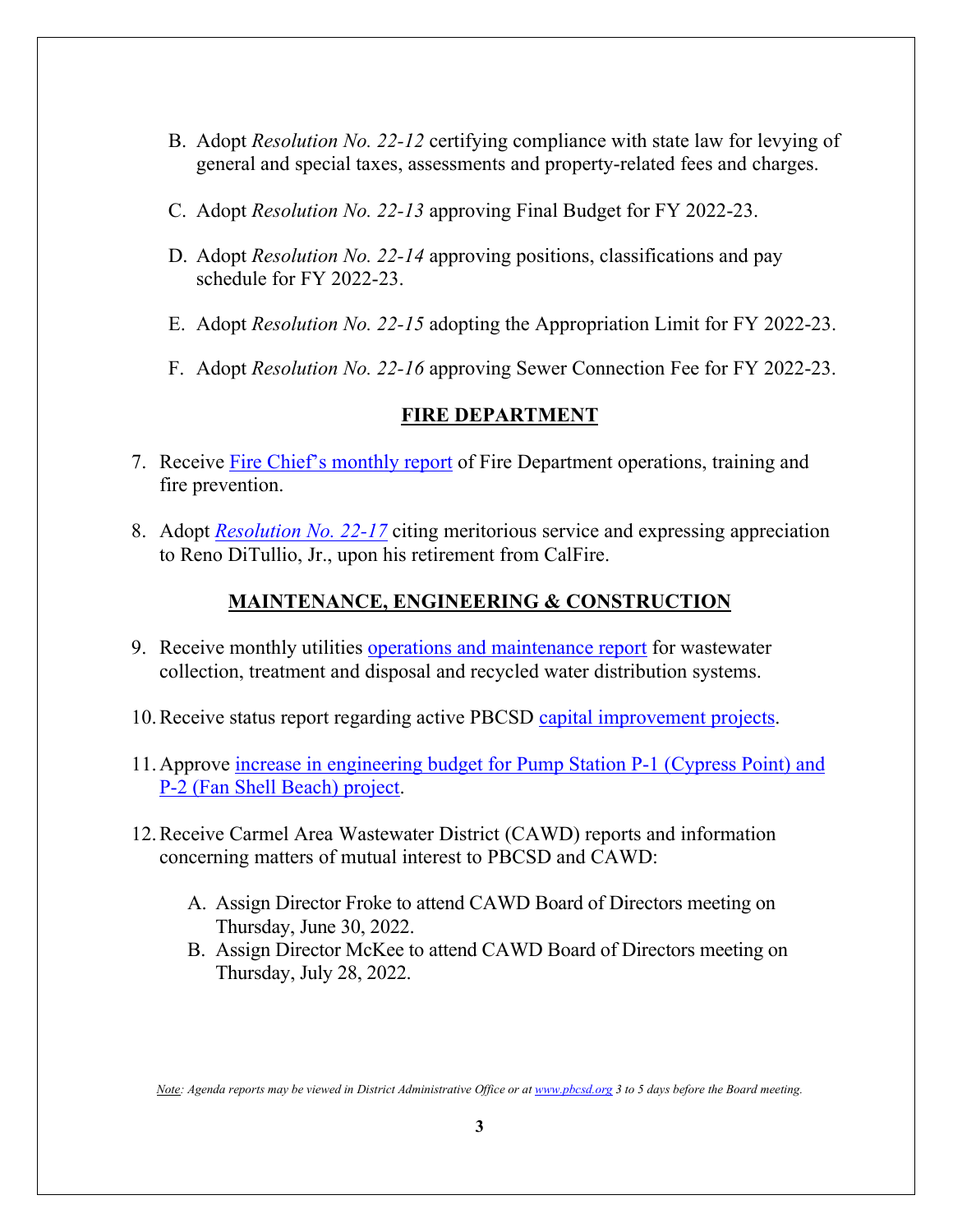# **SOLID WASTE MANAGEMENT**

- 13.Receive report regarding [Monterey Regional Waste Management District \(MRWMD\)](https://pbcsd.org/wp-content/uploads/2022/06/13.-MRWMD-Board-Meeting-Agenda-GM-Report-for-June-17-2022.pdf)  [Board meeting](https://pbcsd.org/wp-content/uploads/2022/06/13.-MRWMD-Board-Meeting-Agenda-GM-Report-for-June-17-2022.pdf) held on June 17, 2022.
- 14. Adopt Revised Memorandum of Understanding between MRWMD and its member agencies regarding compliance with SB 1383.

# **GENERAL GOVERNMENT**

15. Receive report on [June 1, 2022 meeting of Community Advisory Board.](https://pbcsd.org/wp-content/uploads/2022/06/15.-Community-Advisory-Board-Meeting-Minutes-for-June-1-2022.pdf)

## **MISCELLANEOUS INFORMATION AND COMMUNICATIONS**

- 16. *This time is reserved for receiving [miscellaneous written and oral communications.](https://pbcsd.org/wp-content/uploads/2022/06/16.-Miscellaneous.pdf) The Board will take no action on any matter not listed on the agenda except to instruct staff to review the matter and/or include it in a future Board meeting agenda, if desired.*
	- A. General Manager Report.
	- B. Questions from Directors or staff seeking clarification of matters within purview of the District.
	- C. Reports or announcements from Board President, Directors or staff concerning their activities and/or meetings or conferences attended.
		- The next two meetings of Board of Directors of **Carmel Area Wastewater District** will be held **on Thursday, June 30, 2022 and July 28, 2022 at 9:00 a.m.** (*Directors Froke and McKee representing PBCSD Board of Directors).*
		- The next meeting of Board of Directors of **Monterey Regional Waste Management District** will be held on **Friday, July 22, 2022 at 9:00 a.m.** (*Director Laska representing PBCSD).*
		- The next meeting of **Reclamation Management Committee** will be held on **Tuesday, November 15, 2022 at 9:30 a.m.** *(Directors Verbanec and McKee representing PBCSD).*